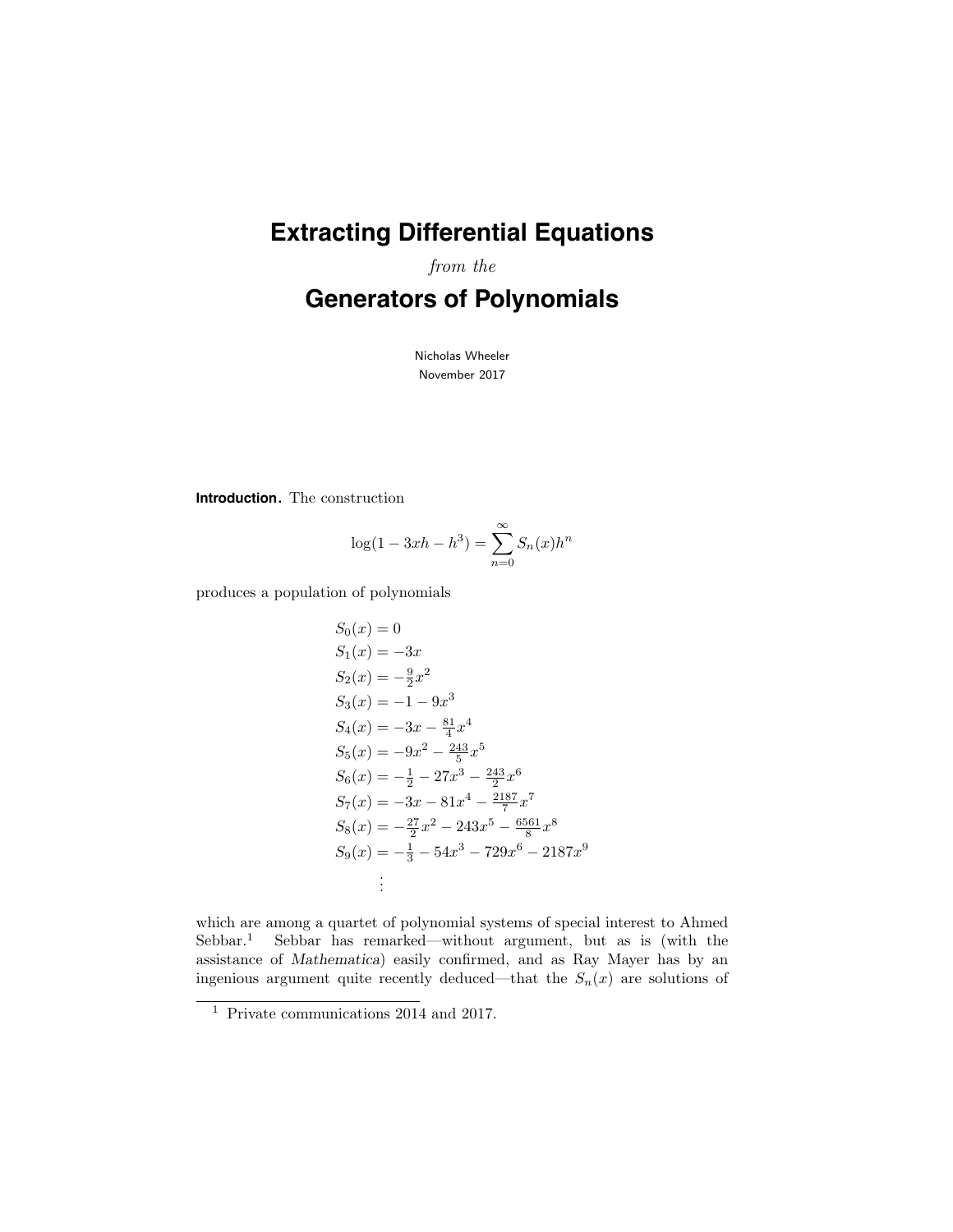the 3rd order linear differential equation

$$
(4x3 + 1)f''' + 18x2f'' - (3n2 + 3n - 10)xf' - n2(n+3)f = 0
$$

Mayer's argument, however, draws criticallyupon features special to the problem at hand, specifically that the generating function  $(i)$  is the logarithm of  $(ii)$  a cubic, that can be factored:  $1 - 3xh - h^3 = (\alpha - h)(\beta - h)(\gamma - h)$  which by  $\alpha(x)\beta(x)\gamma(x) = 1$  permits one to write

$$
\log(1 - 3xh - h^3) = \log(1 - h/\alpha) + \log(1 - h/\beta) + \log(1 - h/\gamma)
$$

$$
= \sum_{n=1}^{\infty} -\frac{1}{n} \left( \frac{1}{\alpha^n} + \frac{1}{\beta^n} + \frac{1}{\gamma^n} \right) h^n
$$

with the remarkable implication that

$$
S_n(x) = -\frac{1}{n} \left( \frac{1}{\alpha^n} + \frac{1}{\beta^n} + \frac{1}{\gamma^n} \right)
$$

Mayer's argument leads, moreover, to expressions that are much too enormous<sup>2</sup> to be managed without computer assistance (though the final simplifications, which also require computer assisstance, are dramatic).

Chapter 22 of Abramowitz & Stegun's Handbook of Mathematical Functions (1964) provides generating functions ( $\S22.9$ ) and differential equations ( $\S22.6$ ) for all the classic orthogonal polynomials. Those generating functions (with the exception only of  $log(1-2xh+h^2)$ , which generates Chebyshev polynomials of the 1<sup>st</sup> kind) possess none of the special features of which Mayer made use, and the associated differential equations are classical, originally obtained by hand, in days before computer assistance was a possibility.

I have yet to discover in the literature an account of howpeople"standardly" proceed

#### generating function  $→$  associated differential equations

My objective here is to describe my own home-grown procedure. We will look first to some representative orthogonal polynomials, then to the more general (non-orthogonal?) of interest to Sebbar. My method employs Mathematica as an initially inessential convenience, and I will be quoting details taken from a companion notebook.<sup>3</sup>

I work from the elementary observation that if  $G_0(x, h)$  generates polynomials  $P_n(x)$ 

$$
G_0(x,h) = \sum_{n=0}^{\infty} P_n(x)h^n
$$

then

$$
G_k(x, h) = \left(\frac{d}{dx}\right)^k G_0(x, h) \quad : \quad k = 1, 2, 3, \dots
$$

generates the  $k^{th}$  derivatives of those polynomials. My method gains essential

<sup>2</sup> See "Ray Mayer's reconstruction of Ahmed Sebbar's DE" (3 November 2017).

<sup>3</sup> "Polynomial DE Worksheet 1" (November 2017).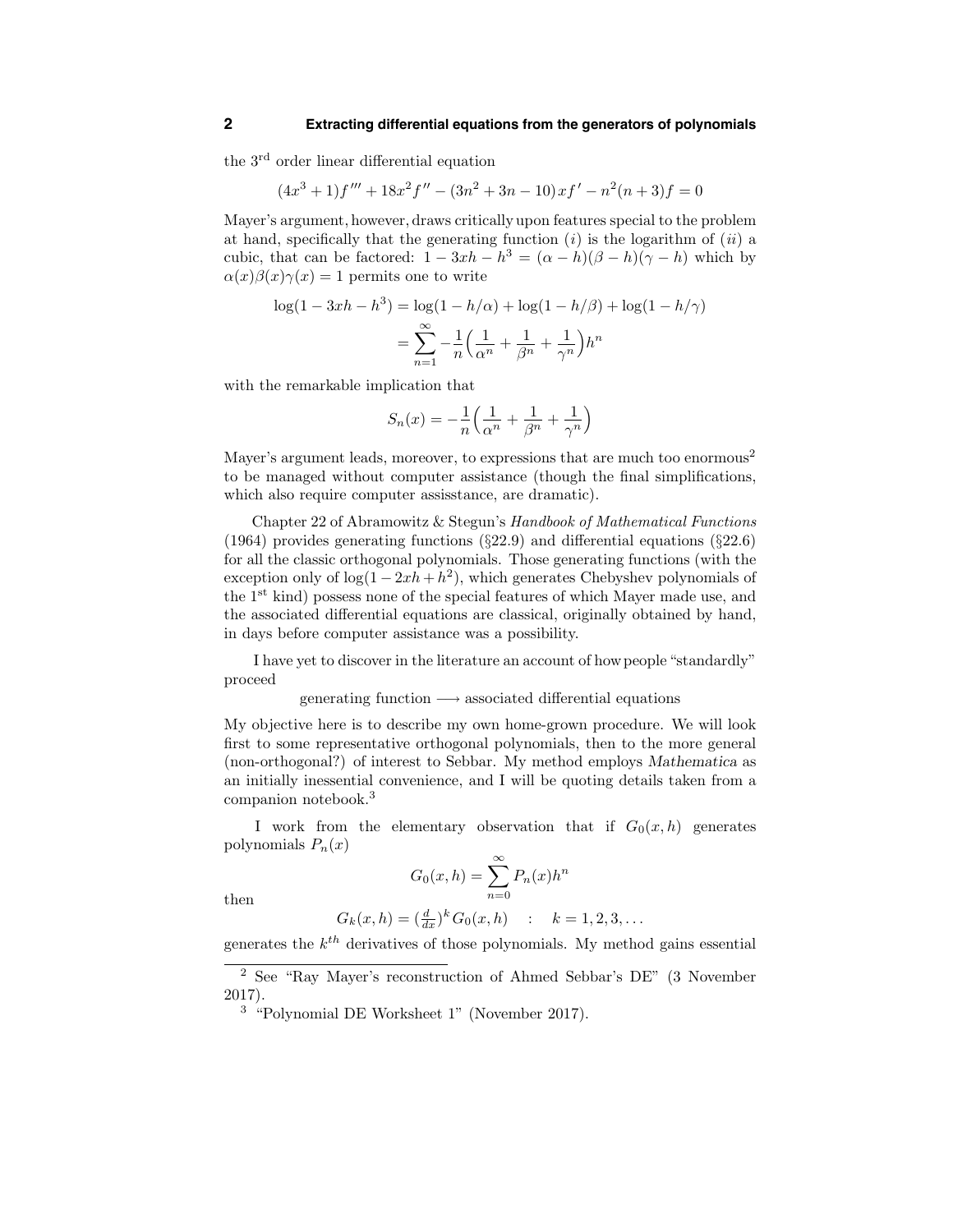# **Methodological laboratory: the Legendre polynomials 3**

leverage from the observation (Abramowitz & Stegun, §22.6) that the differential equations satisfied by orthogonal polynomials are in every instance of  $2<sup>nd</sup>$  order and linear,<sup>4</sup> on which basis we expect to have

$$
a G_2(x, h) + b G_1(x, h) + c G_0(x, h) = 0
$$

We notice also that in every case  $(i)$  a and b are n-independent functions of x, and  $(ii)$  c is an x-independent function of n. I promote  $(i)$  to the status of a working **hypothesis** (one of which Mayer had no need).

**Methodological laboratory: the Legendre polynomials.** The function

$$
G_0(x, h) = \frac{1}{\sqrt{1 - 2xh + h^2}}
$$

generates the Legendre polynomials

$$
P_0(x) = 1
$$
  
\n
$$
P_1(x) = x
$$
  
\n
$$
P_2(x) = \frac{1}{2}(-1 + 3x^2)
$$
  
\n
$$
P_3(x) = \frac{1}{2}(-3x + 5x^3)
$$
  
\n
$$
P_4(x) = \frac{1}{8}(3 - 30x^2 + 35x^4)
$$
  
\n
$$
P_5(x) = \frac{1}{8}(15x - 70x^3 + 63x^5)
$$
  
\n
$$
P_6(x) = \frac{1}{16}(-5 + 10x^2 - 315x^4)
$$
  
\n
$$
P_7(x) = \frac{1}{16}(-35x + 315x^3 - 693x^5 + 429x^7)
$$
  
\n
$$
\vdots
$$

Writing

$$
a G_2(x, h) + b G_1(x, h) + c G_0(x, h) = \sum_{n=0}^{\infty} Z_n(x; a, b, c_n) h^n
$$

with

$$
G_1(x,h) = \frac{h}{(1-2xh+h^2)^{\frac{3}{2}}}, \qquad G_2(x,h) = \frac{3h^2}{(1-2xh+h^2)^{\frac{3}{2}}}
$$

we with computational assistance obtain

$$
Z_0 = c_0
$$
  
\n
$$
Z_1 = b + c_1 x
$$
  
\n
$$
Z_2 = \frac{1}{2}(6a - c_2 + 6bx + 3c_2x^2)
$$
  
\n
$$
Z_3 = \frac{1}{2}(-3b + 30ax - 3c_3x + 15bx^2 + 5c_3x^3)
$$
  
\n
$$
Z_4 = \frac{1}{8}(-60a + 3c_4 - 60bx + 420ax^2 - 30c_4x^2) + 140bx^3 + 35c_4x^4)
$$
  
\n
$$
Z_5 = \frac{1}{8}(15b - 420ax + 15c_5x - 210bx^2 + 1260ax^3 - 70c_5x^3 + 315bx^4 + 63c_5x^5)
$$
  
\n
$$
\vdots
$$

<sup>4</sup> The literature must provide an account of why this is necessarily so.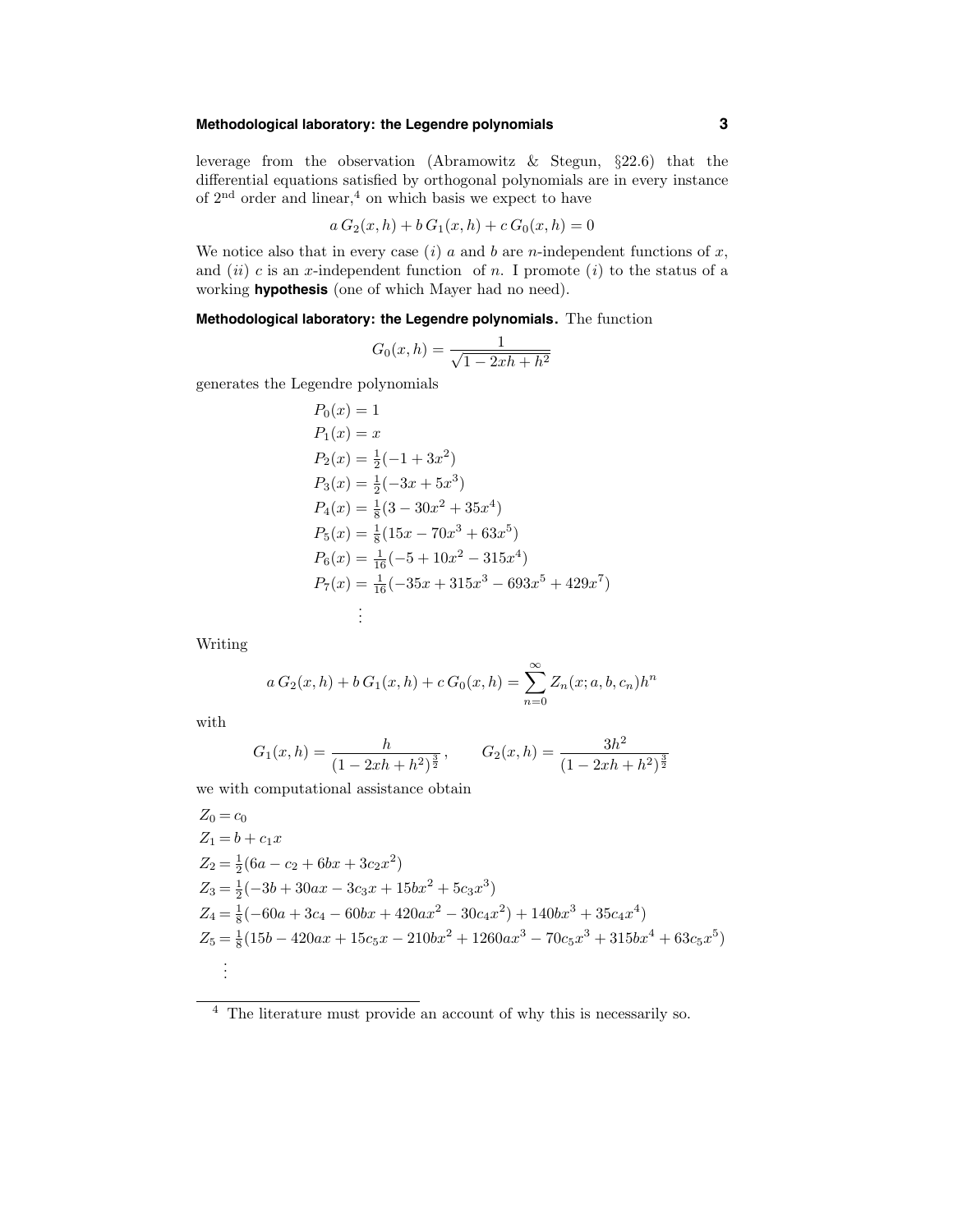### **4 Extracting differential equations from the generators of polynomials**

and proceed to solve serially the equations  $Z_n = 0$ . From  $Z_0 = 0$  and  $Z_1 = 0$ we have

$$
c_0 = 0 \quad \text{and} \quad b = -c_1 x
$$

Substitute the latter into  $Z_2$  and obtain  $Z_2 = \frac{1}{6}(6a - c_1x^2 - c_2 + 3c_2x^2) = 0$ , giving

$$
a = \frac{1}{6}(6c_1x^2 + c_2 - 3c_2x^2)
$$

Substitute those values of  $a$  and  $b$  into  $Z_3$  and obtain

$$
Z_3 = \frac{1}{2}(3c_1 + 5c_2 - 3c_3)x + \frac{5}{2}(3c_1 - 3c_2 + c_3)x^2
$$

Set the coefficients of x and  $x^2$  both equal to 0, solve for  $\{c_2, c_3\}$  and get

$$
c_2 = 3c_1, \quad c_3 = 6c_1
$$

Return with the former to the preceding description of  $a$  and  $get^5$ 

$$
a = \frac{1}{2}(1 - x^2)c_1
$$

$$
b = -xc_1
$$

Introduce those expressions into  $Z_4$  and get

$$
Z_4 = \left(-\frac{15}{4}c_1 + \frac{3}{8}c_4\right) + \left(\frac{75}{2}c_1 - \frac{15}{4}c_4\right)x^2 + \left(-\frac{175}{4}c_1 + \frac{35}{8}c_4\right)x^4
$$

in which the requirement that all coefficients vanish gives

$$
c_4=10c_1
$$

 $Z_5$  leads similarly to

$$
c_5=15c_1
$$

So we have

$$
\frac{1}{2}c_1\{(1-x^2)P_n'' - 2xP_n' + c_nP_n = 0\} \text{ with } \begin{cases} c_0 = 0\\ c_1 = 2\\ c_2 = 6\\ c_3 = 12\\ c_4 = 20\\ c_5 = 30 \end{cases}
$$

If we accept the conjecture<sup>6</sup> that  $c_n = n(n + 1)$  then

$$
(1 - x^2)P_n'' - 2xP_n' + n(n+1)P_n = 0
$$

which is precisely the familiar Legendre differential equation, of which the

 $\frac{5}{5}$  This suspended evaluation of a appears to be characteristic of the method.

<sup>6</sup> It would be nice to have an inductive proof.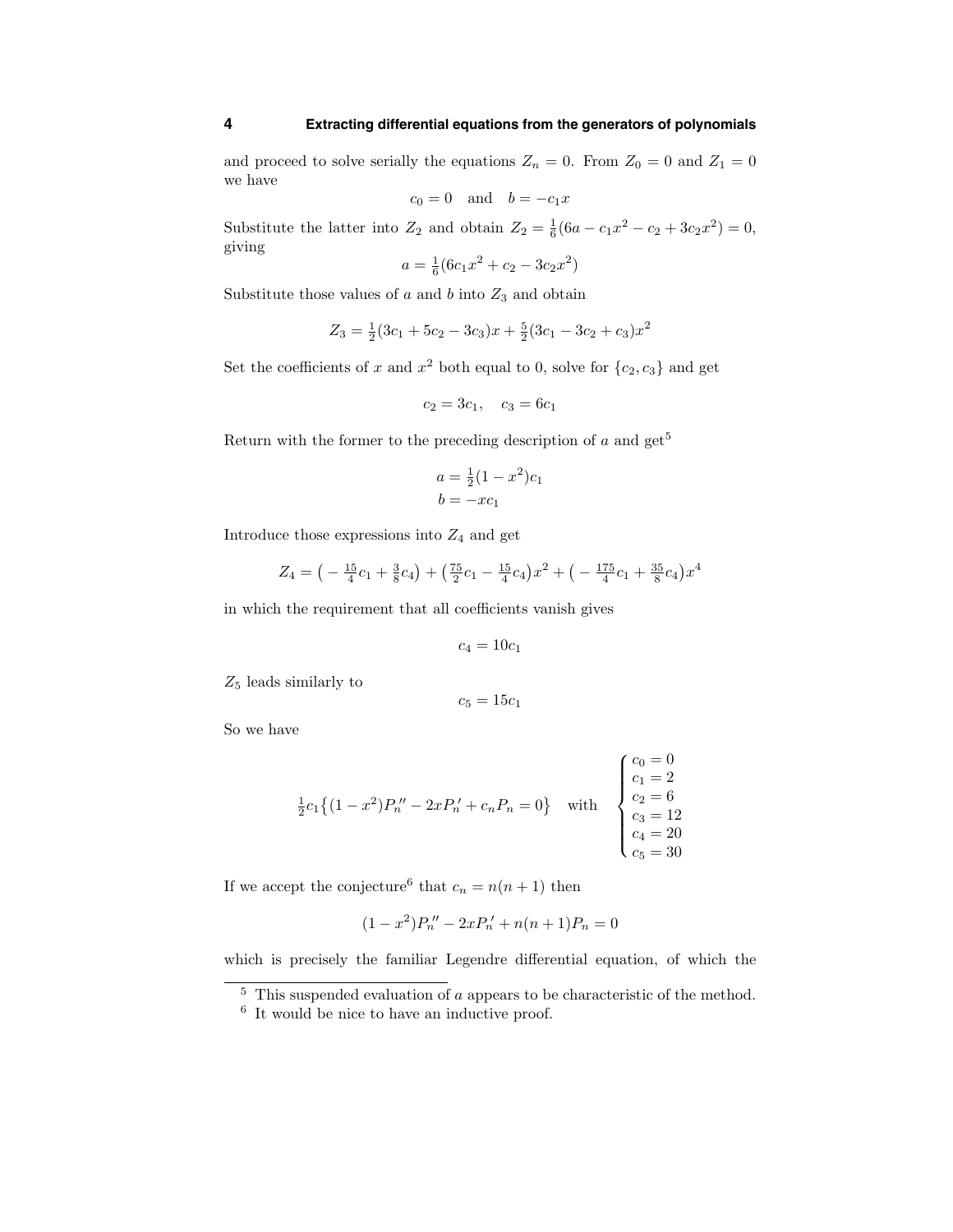### **Chebyshev polynomials of the first kind 5**

general solution can be written  $\alpha P_n(x) + \beta Q_n(x)$ . Here the  $Q_n(x)$  are (nonpolynomial) "Legendre functions of the 2<sup>nd</sup> kind," the first few of which are

$$
Q_0(x) = P_0(x) \operatorname{arctanh}(x)
$$
  
\n
$$
Q_1(x) = P_1(x) \operatorname{arctanh}(x) - 1
$$
  
\n
$$
Q_2(x) = P_2(x) \operatorname{arctanh}(x) - \frac{3}{2}x
$$
  
\n
$$
Q_3(x) = P_3(x) \operatorname{arctanh}(x) - (\frac{15}{6}x^2 - \frac{2}{3})
$$

Discussion of the bivariate Legendre functions  $P_{\nu}(x)$ ,  $Q_{\nu}(x)$  and trivariate Legendre functions  $P_{\nu}^{(\mu)}(x), Q_{\nu}^{(\mu)}(x)$  can be found in Chapter 59 of Spanier & Oldham's Atlas of Functions (1987).

**Chebyshev polynomials of the first kind.** The function

$$
G_0(x, h) = \frac{1 - xh}{1 - 2xh + h^2} = \sum_{n=0}^{\infty} T_n(x)h^n
$$

generates Chebyshev polynomials of the 1st kind:

$$
T_0(x) = 1
$$
  
\n
$$
T_1(x) = x
$$
  
\n
$$
T_2(x) = -1 + 2x^2
$$
  
\n
$$
T_3(x) = -3x + 4x^3
$$
  
\n
$$
T_4(x) = 1 - 8x^2 + 8x^4
$$
  
\n
$$
T_5(x) = 5x - 20x^3 + 16x^5
$$
  
\n
$$
T_6(x) = -1 + 18x^2 - 48x^4 + 32x^6
$$
  
\n
$$
\vdots
$$

Proceeding as before, we write

$$
a G_2(x, h) + b G_1(x, h) + c G_0(x, h) = \sum_{n=0}^{\infty} Z_n(x; a, b, c_n) h^n
$$

and by assisted computation obtain

$$
Z_0 = c_0
$$
  
\n
$$
Z_1 = b + c_1 x
$$
  
\n
$$
Z_2 = 4a - c_2 + 4bx + 2c_2x^2
$$
  
\n
$$
Z_3 = -3b + 24ax - 3c_3x + 12bx^2 + 4c_3x^3
$$
  
\n
$$
Z_4 = -16a + c_4 - 16bx + 96ax^2 - 8c_4x^2 + 32bx^3 + 8c_4x^4
$$
  
\n
$$
Z_5 = 5b - 120ax + 5c_5x - 60bx^2 + 320ax^3 - 20c_5c^3 + 80bx^4 + 16c_4x^5
$$

Proceeding again serially to the solution of the equations  $Z_n = 0$ , we find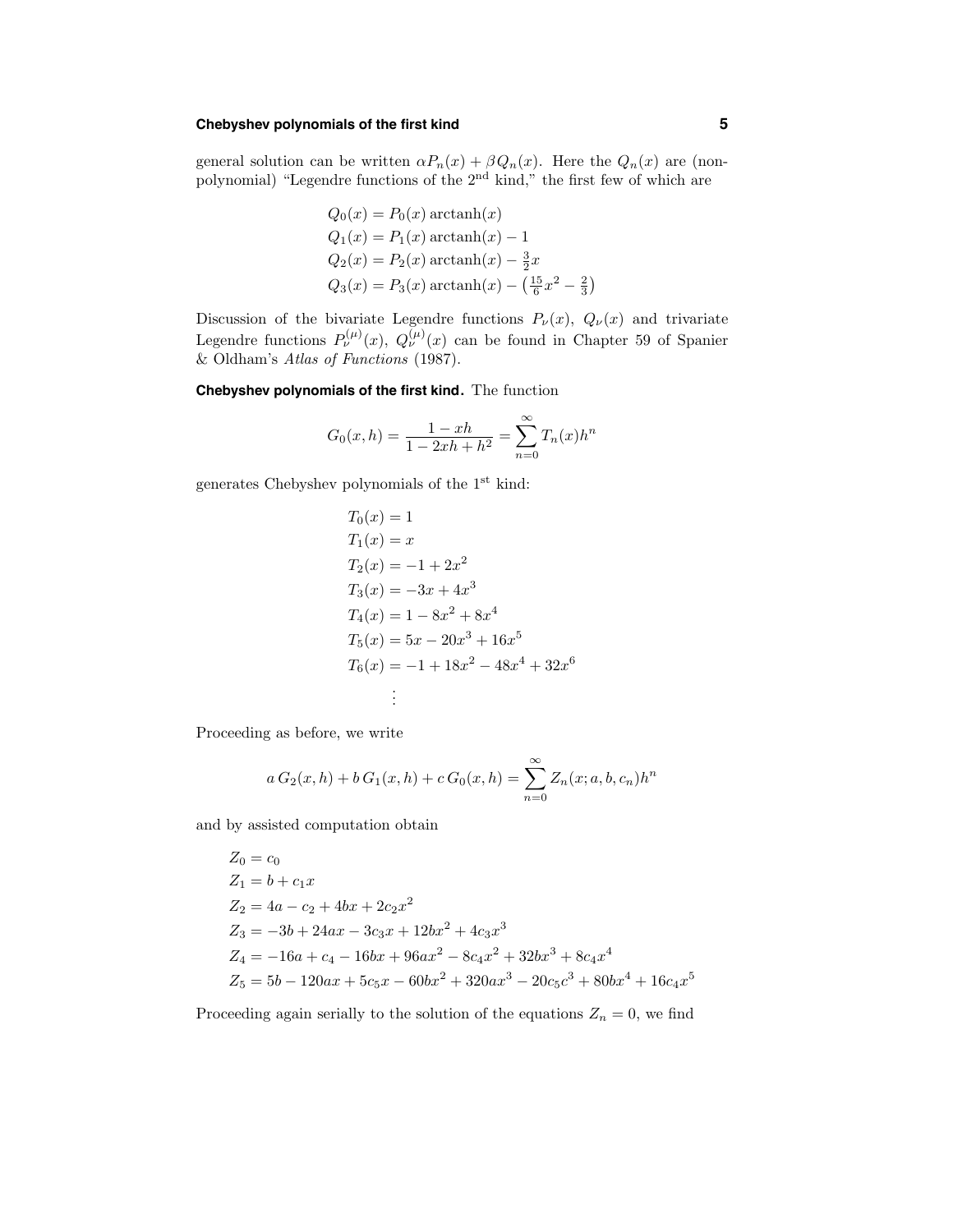$$
c_0 = 0 \text{ and } b = -c_1x
$$
  
\n
$$
\therefore Z_2 = 4a - 4c_1x^2 - c_2 + 2c_2x^2 \Rightarrow a = \frac{1}{4}(4c_1x^2 + c_2 - 2c_2x^2)
$$
  
\n
$$
\therefore Z_3 = (3c_1 + 6c_2 - 3c_3)x + (12c_1 - 12c_2 + 4c_3)x^3 \Rightarrow \begin{cases} c_2 = 4c_1 \\ c_3 = 9c_1 \end{cases}
$$
  
\n
$$
\therefore a = (1 - x^2)c_1 \qquad \text{Note again the suspended evaluation of } a.
$$
  
\n
$$
\therefore Z_4 = (c_4 - 16c_1) - (8c_4 - 128c_1)x^2 + (8c_4 - 128c_1)x^4 \Rightarrow c_4 = 16c_1
$$
  
\n
$$
\therefore Z_5 = (5c_5 - 125c_1)x - (20c_5 + 500c_1)x^3 + (16c_5 - 400c_1)x^5 \Rightarrow c_5 = 25c_1
$$

These results make plausible the conjecture that  $c_n = n^2 c_1$ . Exercising our option to set  $c_1 = 1$ , we find that the Chebyshev polynomials  $T_n(x)$  satisfy "Chebyshev's differential equation"

$$
(1 - x^2)T_n'' - xT_n' + n^2T_n = 0
$$

of which the general solution<sup>7</sup> is of the form

$$
\alpha T_n(x) + \beta \sqrt{1 - x^2} U_{n-1}(x) : n = 1, 2, 3, \dots
$$
  

$$
\alpha + \beta \arcsin(x) : n = 0
$$

where the  $U_n(x)$  are Chebyshev polynomials of the 2<sup>nd</sup> kind, generated by  $(1-2xh+h^2)^{-1} = \sum_{n=0}^{\infty} U_n(x)h^n$ . Reminiscent of a result mentioned on page 2 is the fact<sup>7</sup> that one can describe the polynomials  $T_n(x)$  by expressions

$$
T_n(x) = \frac{1}{2}(\alpha^n + \beta^n)
$$
 :  $\begin{cases} \alpha(x) = x + \sqrt{x^2 - 1} \\ \beta(x) = x - \sqrt{x^2 - 1} \end{cases}$ 

that on their face do not look much like polynomials. This result is made somewhat less mysterious by the observations<sup>8</sup> that the polynomials  $\mathcal{T}_n(x)$ defined

$$
\log(1 - 2xh + h^2) = \sum_{n=0}^{\infty} \mathcal{T}_n(x)h^n
$$

are in fact also solutions of Chebyshev's equation, and that

$$
1 - 2xh + h^{2} = (\alpha - h)(\beta - h) = \left(1 - \frac{h}{\alpha}\right)\left(1 - \frac{h}{\beta}\right) \text{ by } \alpha\beta = 1
$$

entails

$$
\sum_{n=0}^{\infty} \mathcal{T}_n(x) h^n = \log \left( 1 - \frac{h}{\alpha} \right) + \log \left( 1 - \frac{h}{\beta} \right)
$$

$$
= \sum_{n=0}^{\infty} -\frac{1}{n} \left( \frac{1}{\alpha^n} + \frac{1}{\beta^n} \right) h^n
$$

 $\frac{7}{3}$  See Spanier & Oldham, page 196.

<sup>8</sup> See "Ray Mayer's reconstruction of Ahmed Sebbar's DE," page 7.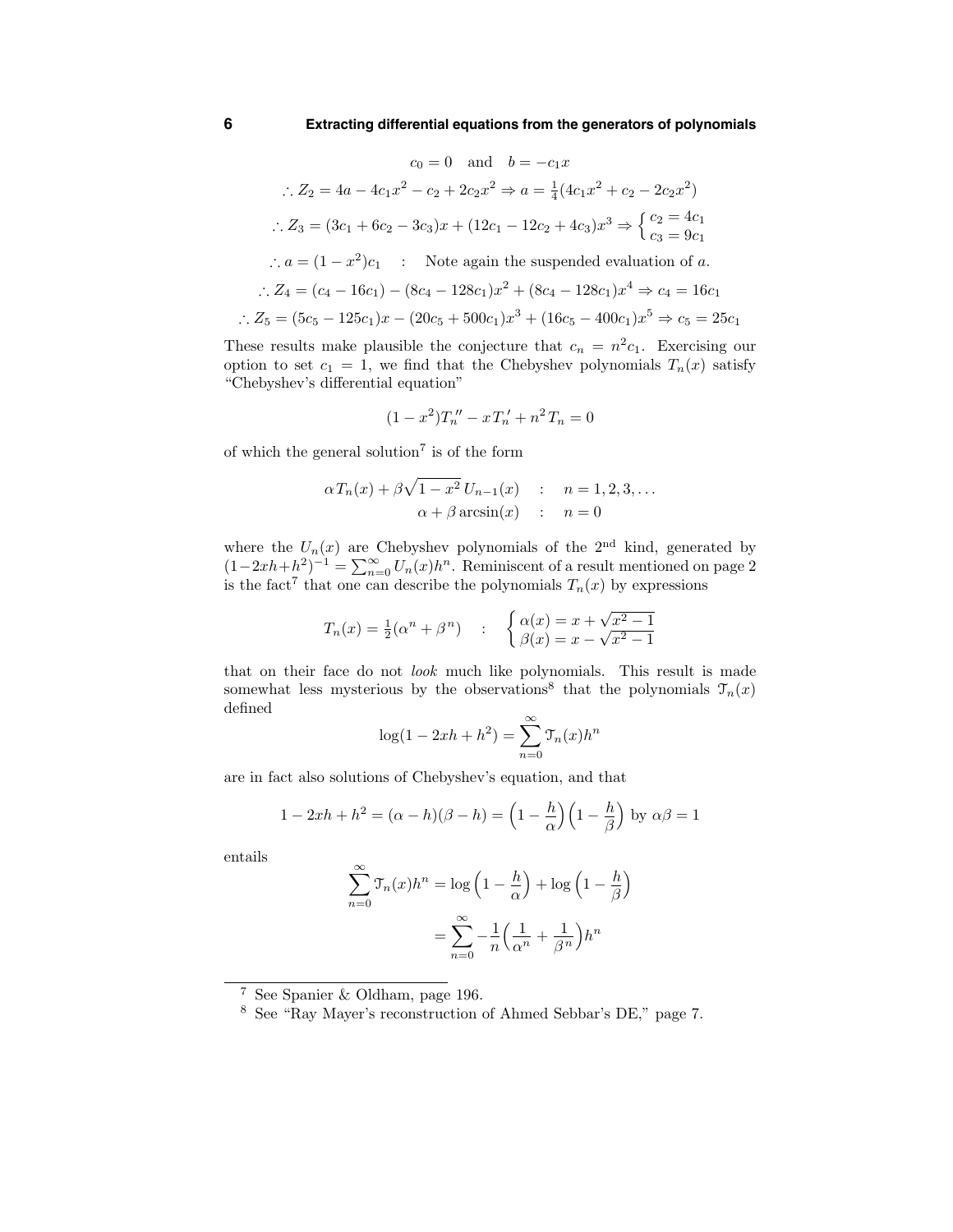# **Hermite polynomials 7**

We expect  $\mathcal{T}_n(x)$  to be a linear combination of  $T_n(x)$  and  $\sqrt{1-x^2} U_{n-1}(x)$ , and some Mathematica-assisted experimentation indicates that in fact

$$
\mathcal{T}_n(x) = -\frac{2}{n} T_n(x)
$$

This amounts to the statement that

$$
\frac{1}{\alpha^n} + \frac{1}{\beta^n} = \alpha^n + \beta^n
$$

which follows immediately from the circumstance that  $\alpha\beta = 1$ .

**Hermite polynomials.** The Hermite polynomials  $H_n(x)$  are generated

$$
e^{2xh-h^2} = \sum_{n=0}^{\infty} \frac{1}{n!} H_n(x)h^n
$$
  
\n
$$
H_0(x) = 1
$$
  
\n
$$
H_1(x) = 2x
$$
  
\n
$$
H_2(x) = -2 + 4x^2
$$
  
\n
$$
H_3(x) = -12x + 8x^3
$$
  
\n
$$
H_4(x) = 12 - 48x^2 + 16x^4
$$
  
\n
$$
H_5(x) = 120x - 160x^3 + 32x^5
$$
  
\n
$$
H_6(x) = -120 + 720x^2 - 480x^4 + 64x^6
$$
  
\n
$$
\vdots
$$

The presence of the factorial requires that we modify our procedure slightly; instead of working from the generaating function we work directly from the polynomials, writing

$$
Z_n = aH_n'' + bH_n' + c_nH_n
$$

This gives

$$
Z_0 = c_0
$$
  
\n
$$
Z_1 = 2b + 2c_1x
$$
  
\n
$$
Z_2 = 8a + 8bx + c_2(-2 + 4x^2)
$$
  
\n
$$
Z_3 = 48ax + b(-12 + 24x^2) + c_3(-12x + 8x^3)
$$
  
\n
$$
Z_4 = a(-96 + 192x^2) + b(-96x + 64x^3) + c_4(12 - 48x^2 + 16x^4)
$$

From  $Z_n = 0$  we obtain

$$
c_0 = 0 \quad \text{and} \quad b = -c_1 x
$$
  
\n
$$
\therefore Z_2 = (8a - 2c_2) + (-8c_1 + 4c_2)x^2 \Rightarrow \begin{cases} c_2 = 2c_1 \\ a = \frac{1}{4}c_2 = \frac{1}{2}c_1 \end{cases}
$$
  
\n
$$
\therefore Z_3 = (36c_1 - 12c_3)x + (-24c_1 + 8c_3)x^2 \Rightarrow c_3 = 3c_1
$$
  
\n
$$
\therefore Z_4 = (-48c_1 + 12c_4) + (192c_1 - 48c_4)x^2 + (-64c_1 + 16c_4)x^4 \Rightarrow c_4 = 4c_1
$$
  
\n
$$
\therefore Z_5 = (-600c_1 + 120c_5)x + (800c_1 - 160c_5)x^3 + (-160c_1 + 32c_5)x^5 \Rightarrow c_5 = 5c_1
$$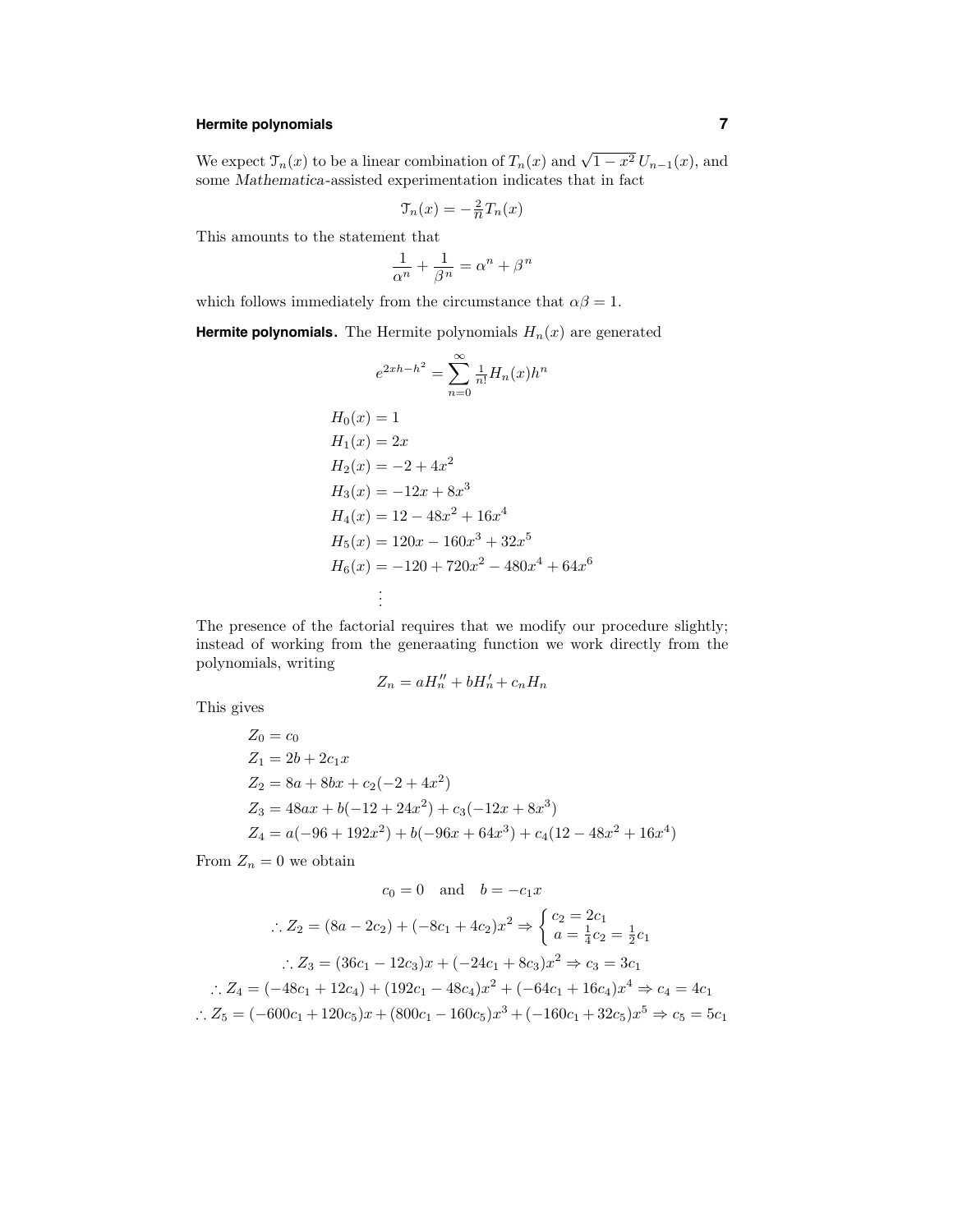We are led thus to Hermite's differential equation

$$
H_n'' - 2xH_n' + 2nH_n = 0
$$

of which the general solution is

 $\alpha H_n(x) + \beta$  Hypergeometric1F1 $\left(-\frac{n}{2}, \frac{1}{2}, x^2\right)$ 

**Sebbar polynomials of the first kind.** The method illustrated above could be used to discover—by hand, with pen and paper—the differential equations satisfied by all of the classic orthogonal polynomials. We look now to the polynomials  $S_n(x)$  described on page 1. It will emerge that—though the work could, in principle, still be done by hand—computer-assisted management of the details is almost indispensable.

Since no  $\frac{1}{n!}$ -factor enters into their construction, we could work either from their generator  $G_0(x, h) = \log(1 - 3xh - h^3)$  or directly from the polynomials themselves. I adopt here and henceforth the latter option because it was in those terms that I first approached the problem of reproducing Sebbar's DEs, and was led to the conclusion that the problem is intractable  $=$  a problem worthy of the genius of Ray Mayer.

#### first approach: failure

We attempt to employ unchanged the method that worked when we were discussing orthogonal polynomials, which is to say: we work from

$$
Z_n = aS_n'' + bS_n' + c_nS_n
$$

which gives

$$
Z_0 = 0
$$
  
\n
$$
Z_1 = -3b - 3xc_1
$$
  
\n
$$
Z_2 = -9a - 9bx - \frac{9}{2}x^2c_2
$$
  
\n
$$
Z_3 = -54ax - 27bx^2 - (1 + 9x^3)c_3
$$
  
\n
$$
Z_4 = -243ax^2 - \frac{3}{4}b(4 + 108x^3) - \frac{3}{4}(4x + 27x^4)c_45
$$

Solving  $Z_1 = Z_2 = 0$  for  $\{a, b\}$  we find

$$
a = \frac{1}{2}x^2(2c_1 - c_2)
$$

$$
b = -xc_1
$$

Which when fed into  $Z_3 = 0$  gives

$$
c_2 = c_1
$$

$$
c_3 = 0
$$

 $Z_4$ , having digested all those results, reads  $Z_4 = 3(c_1 - c_4)x - \frac{81}{4}(2c_1 + c_4)x^4$ . From  $Z_4 = 0$  we are led thus to a contradiction

$$
c_4 = c_1
$$

$$
c_4 = -2c_1
$$

from which  $c_1 = 0$  provides the only escape. But then  $\{a = b = c_n = 0\}$ ; the theory has collapsed into vacuous triviality.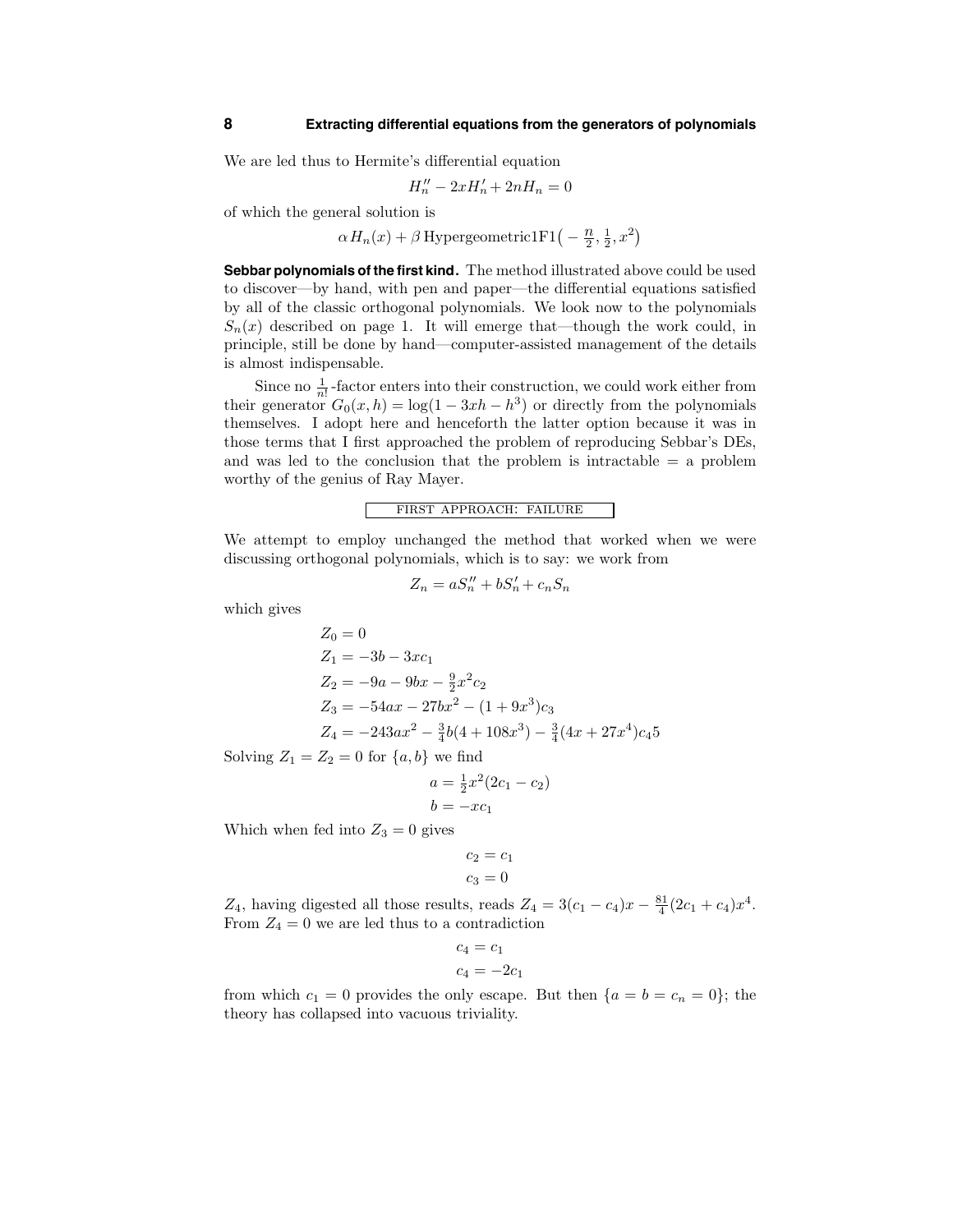### **Sebbar polynomials of the first kind 9**

#### second approach: failure

To expand the playing field, give us more parameters to play with, we assume that the  $S_n$  satisfy differential equations of  $3^{\text{rd}}$  order:

$$
Z_n = aS_n''' + bS_n'' + c_nS_n' + d_nS_n
$$

We retain—for no better reason that it worked before—the assumption that  ${a, b}$  are *n*-indepedent. Then

$$
Z_0 = 0
$$
  
\n
$$
Z_1 = -3c_1 - 3xd_1
$$
  
\n
$$
Z_2 = -9b - 9xc_2 - \frac{9}{2}x^2d_2
$$
  
\n
$$
Z_3 = -54a - 54bx - 27x^2c_3 - (1 + 9x^3)d_3
$$
  
\n
$$
Z_4 = -486ax - 243bx^2 - (3 + 81x^3)c_4 - (3x + \frac{81}{4}x^4)d_4
$$
  
\n
$$
Z_5 = -2916ax^2 - b(18 + 972x^3) - (18x + 243x^4)c_5 - (9x^2 + \frac{243}{5}x^5)d_5
$$

Proceeding as before,<sup>9</sup> we are led from  $Z_5 = 0$  to another contradiction

$$
d_5 = 37d_2
$$
  

$$
d_5 = 40d_2
$$

with familiar catastrophic consequences. The seeds of this development are seen to have been sown at  $Z_1 = 0$ , which entailed  $c_1 = d_1 = 0$ .

```
third approach: success
```
We work now from

$$
Z_n = aS_n''' + bS_n'' + c_n xS_n' + d_nS_n
$$

where the x has been introduced into the coefficient of  $S_n'$  to avoid the fatal result just mentioned. We then find

$$
Z_0 = 0
$$
  
\n
$$
Z_1 = -3x(c_1 + d_1)
$$
  
\n
$$
Z_2 = -9b - 9x^2(c_2 + \frac{1}{2}d_2)
$$
  
\n
$$
Z_3 = -54a - 54bx - 27x^3c_3 - (1 + 9x^3)d_3
$$

From  $\mathbb{Z}_1=0$  we now have

 $c_1 = -d_1$ 

 $Z_2 = 0$  gives

$$
b = -x^2(c_2 + \frac{1}{2}d_2)
$$

 $9$  The details are spelled out in "Polynomial DE Worksheet 1."<sup>3</sup>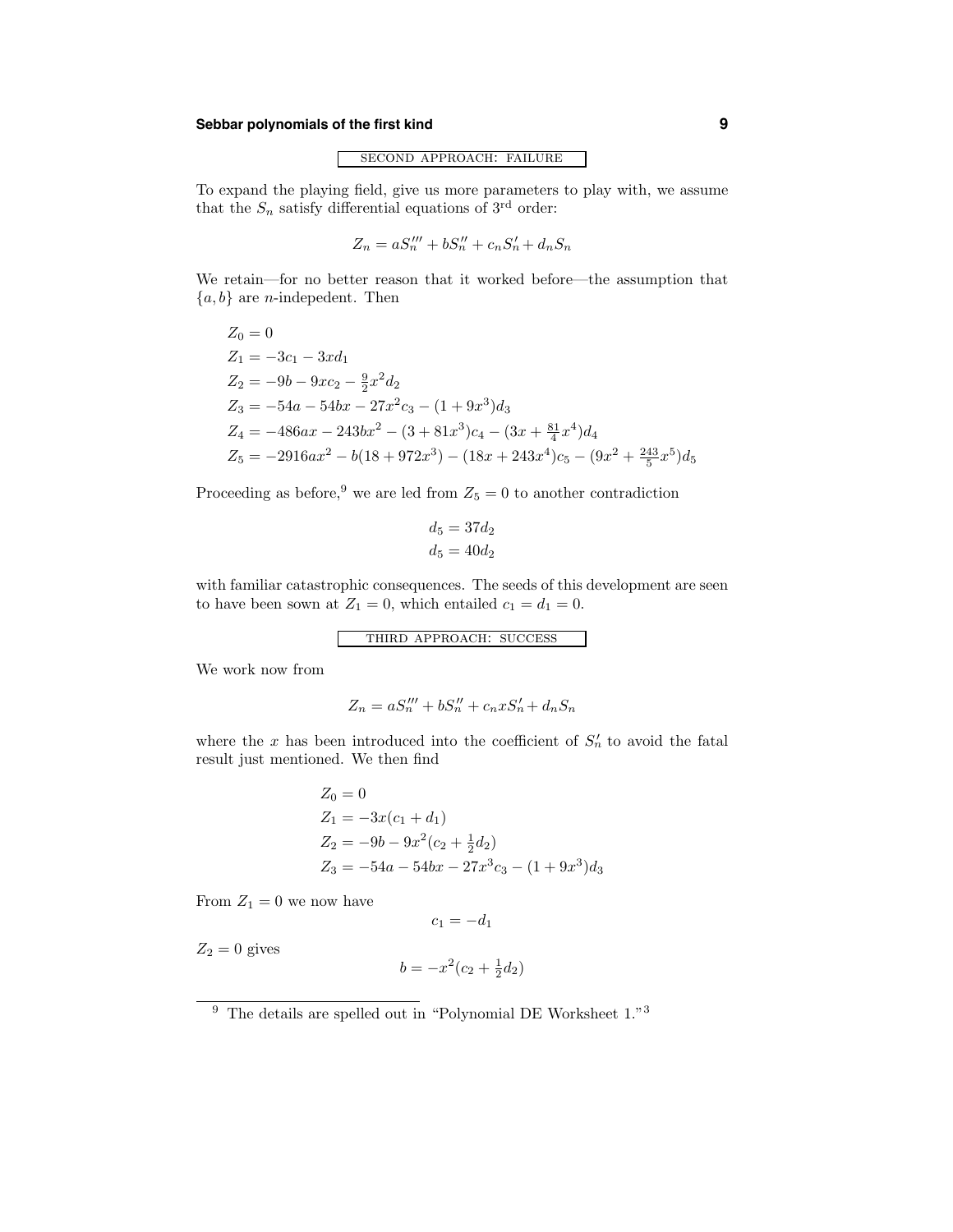#### **10 Extracting differential equations from the generators of polynomials**

and when those results are fed into  $Z_3$  and the result solved for  $a$  we have

$$
a = -\frac{1}{54}d_3 + \frac{1}{54}x^3(54c_2 - 27c_3 + 27d_2 - 9d_3)
$$

Feeding the results now in hand into  $Z_n$ :  $n = 4, 5, 6, \ldots$  (the  $Z_n$  that "lie") upstream" from  $Z_3$ ), we find that

$$
Z_4 = xX_{4,1} + x^4 X_{4,4}
$$
  
\n
$$
Z_5 = x^2 X_{5,2} + x^5 X_{5,5}
$$
  
\n
$$
Z_6 = X_{6,0} + x^3 X_{6,3} + x^6 X_{6,6}
$$
  
\n
$$
Z_7 = xX_{7,1} + x^4 X_{7,4} + x^7 X_{7,7}
$$
  
\n
$$
Z_8 = x^2 X_{8,2} + x^5 X_{8,50} + x^8 X_{8,8}
$$
  
\n
$$
Z_9 = X_{9,0} + x^3 X_{9,3} + x^6 X_{9,6} + x^9 X_{9,9}
$$
  
\n
$$
Z_{10} = xX_{10,1} + x^4 X_{10,4} + x^7 X_{10,7} + x^{10} X_{10,10}
$$
  
\n
$$
Z_{11} = x^2 X_{11,2} + x^5 X_{11,5} + x^8 X_{11,8} + x^{11} X_{11,11}
$$
  
\n
$$
Z_{12} = X_{12,0} + x^3 X_{12,3} + x^6 X_{12,6} + x^9 X_{12,9} + x^{12} X_{12,12}
$$

Here  $X_{i,j}$  is linear combination of  $\{c_i, d_i\}$  and of those parameters  $\{c_2, c_3, d_2, d_3\}$ whose suspended evaluation has not yet been accomplished.<sup>10</sup> Note that  $Z_n$  $(n > 3)$  is a polynomial of degree n in which all powers differ by 3, and in this respect mimics a conspicuous property of  $S_n$ .<sup>11</sup>

 $Z_4 = 0$  is seen to provide two conditions, which we solve for  $\{c_4, d_4\}$  and feed upstream. The resulting  $Z_5$  provides two conditions which we solve for  ${c_5, d_5}$  and again feed upstream. The resulting  $Z_6$  provides three conditions, from which we obtain evaluations of  ${c_6, d_6}$  and a suspended evaluation of (say)  $c_2$ , which therefore disappears from all upstream X-factors. Continuing with this "iterative exercise in suspended evaluation," we arrive finally at results that can be expressed

$$
\begin{pmatrix} c_6 \\ c_7 \\ c_8 \\ c_9 \\ c_{10} \end{pmatrix} = \frac{1}{27} d_3 \begin{pmatrix} 58 \\ 79 \\ 103 \\ 130 \\ 160 \end{pmatrix}, \quad \begin{pmatrix} d_6 \\ d_7 \\ d_8 \\ d_9 \\ d_{10} \end{pmatrix} = \frac{1}{27} d_3 \begin{pmatrix} 162 \\ 245 \\ 352 \\ 486 \\ 650 \end{pmatrix}
$$

and which invite this rescaling:

$$
\frac{1}{27}d_3 \longrightarrow 1
$$

<sup>&</sup>lt;sup>10</sup> The Mathematica-assisted construction of  $X_{i,j}$  is instantaneous.

 $11$  The corresponding power interval in the theory of orthogonal polynomials is not 3 but 2; all such polynomials are either even or odd.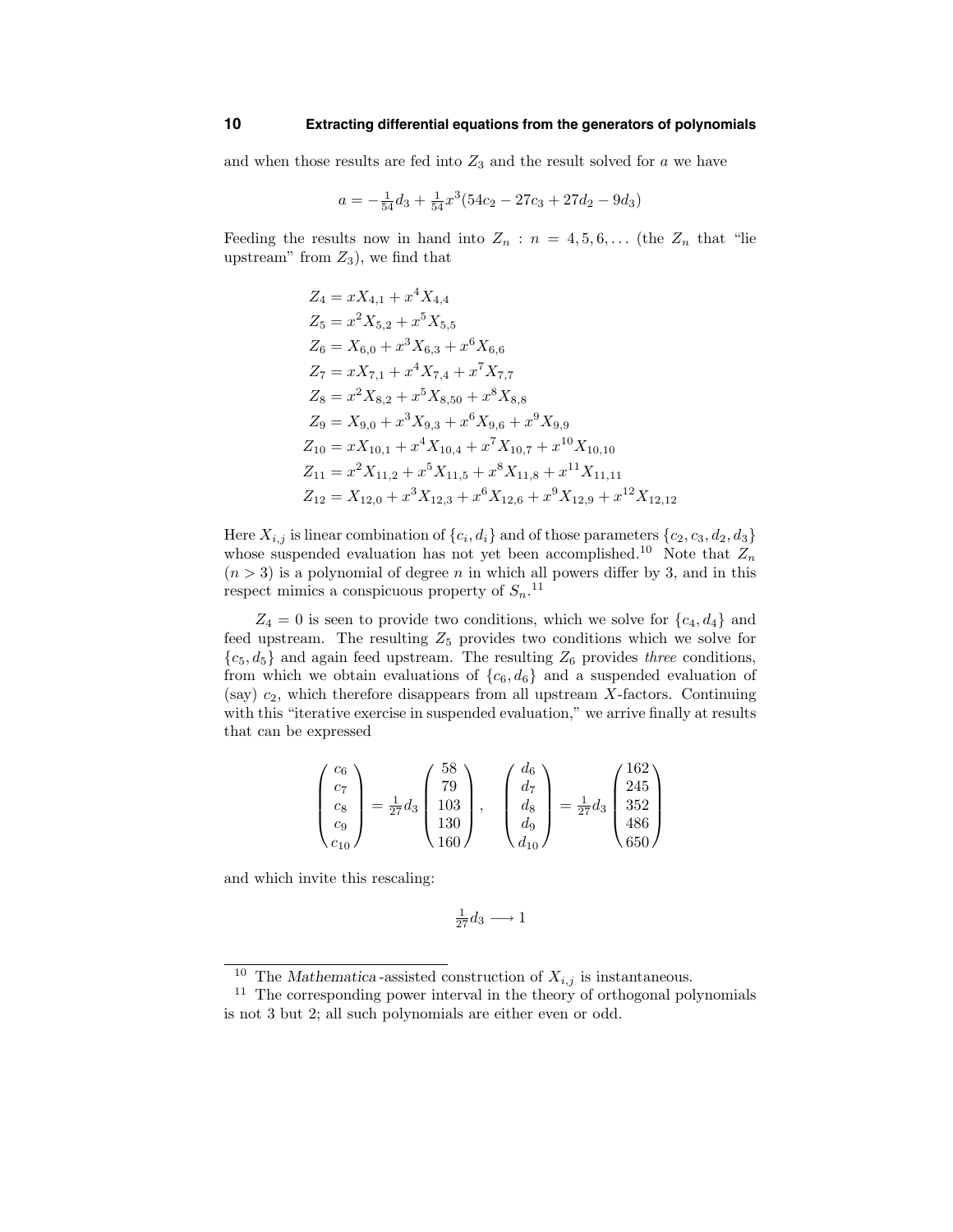#### **Sebbar polynomials of the second kind 11**

We now pursue the conjecture that  $c_n$  (similarly  $d_n$ , both rescaled) can be developed as a cubic in  $n$ .

$$
c_n = pn^3 + qn^2 + rn + s
$$

To discover suitable values of  $\{p,q,r,s\}$  (= test the conjecture) we construct

$$
\mathbb{M} = \begin{pmatrix} 6^3 & 6^2 & 6 & 1 \\ 7^3 & 7^2 & 7 & 1 \\ 8^3 & 8^2 & 8 & 1 \\ 9^3 & 9^2 & 9 & 1 \end{pmatrix}
$$

and observe that

$$
\mathbb{M}\begin{pmatrix}p\\q\\r\\s\end{pmatrix} = \begin{pmatrix}58\\79\\103\\130\end{pmatrix} \implies \begin{pmatrix}p\\q\\r\\s\end{pmatrix} = \begin{pmatrix}0\\3/2\\3/2\\-5\end{pmatrix}
$$

from which (and by a similar argument) we obtain

$$
c_n = \frac{3}{2}n^2 + \frac{3}{2}n - 5
$$
  

$$
d_n = \frac{1}{2}n^3 + \frac{3}{2}n^2
$$

Returning with this information to previous descriptions of  $\{a, b\}$  we obtain these (similarly rescaled) suspended evaluations:

$$
a = -\frac{1}{2}(1 + 4x^3)
$$
  

$$
b = -9x^2
$$

A final rescaling (multiply all terms by −2) provides

$$
Z_n = (1 + 4x^3)S_n''' + 18x^2S_n'' - (3n^2 + 3n - 10)xS_n' - n^2(n+3)S_n = 0
$$

which (see again page 2) is precisely the result we sought to establish—the equation asserted by Sebbar, and established by Mayer by quite other means.

**Sebbar polynomials of the second kind.** We look now to the polynomials  $R_n(x)$ defined by

$$
\log(1 + 3xh^2 - h^3) = \sum_{n=0}^{\infty} R_n(x)h^n
$$

These, when spelled out,<sup>12</sup> are seen to lack some of the properties we usually associate with generated sets of polynomials: they are transparently not linearly independent, and the degree of  $R_n$ , instead of being equal to n, has become an irregular function of *n* that never exceets  $\frac{1}{2}n$ . But they will be found to satisfy

<sup>12</sup> For computational details, see "Polynomial DE Worksheet 2" (November 2017).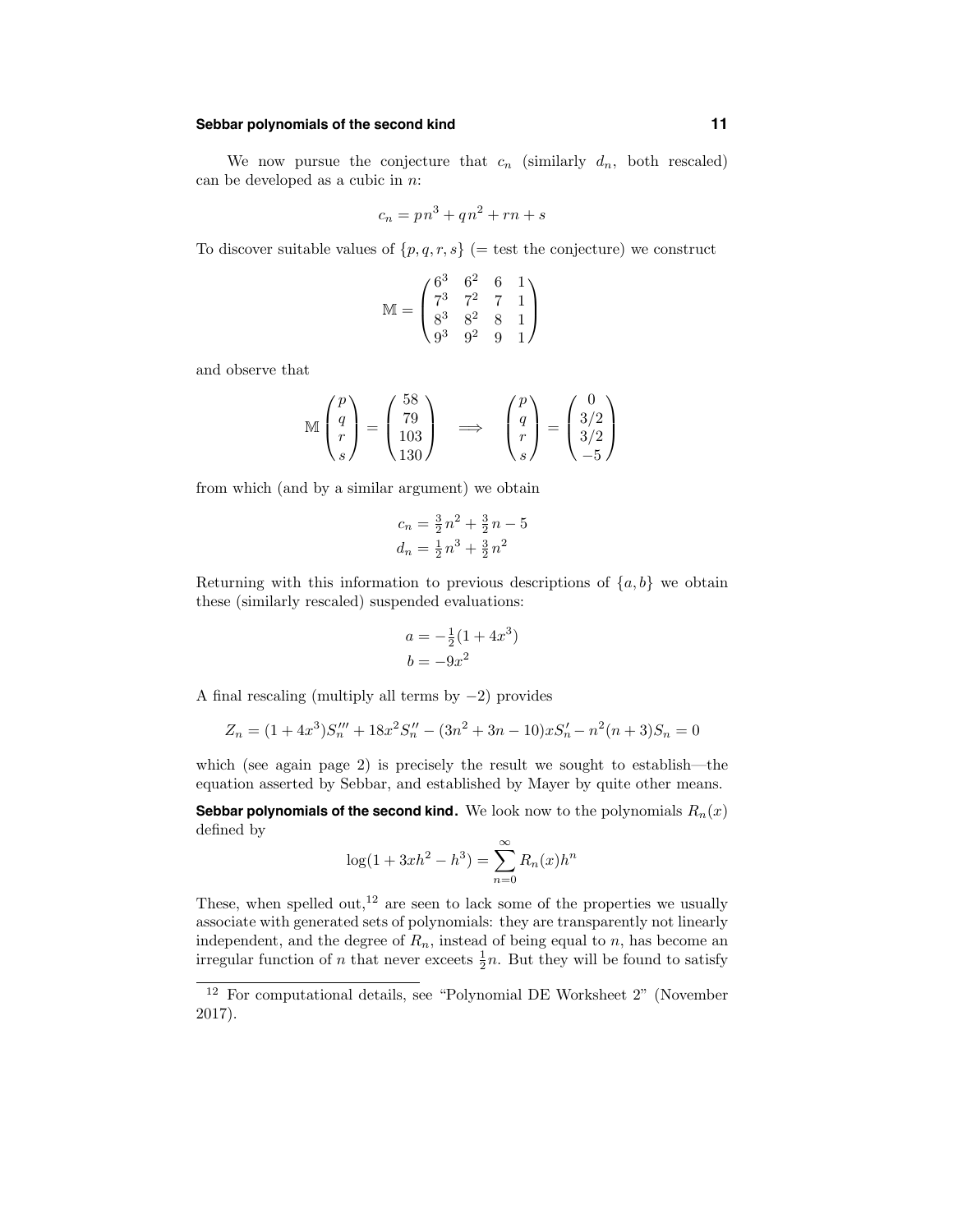$$
R_0(x) = 0
$$
  
\n
$$
R_1(x) = 0
$$
  
\n
$$
R_2(x) = 3x
$$
  
\n
$$
R_4(x) = -\frac{9}{2}x^2
$$
  
\n
$$
R_5(x) = 3x
$$
  
\n
$$
R_6(x) = \frac{1}{6}(-3 + 54x^3)
$$
  
\n
$$
R_7(x) = -9x^2
$$
  
\n
$$
R_8(x) = -\frac{3}{4}(-4x + 27x^4)
$$
  
\n
$$
R_9(x) = \frac{1}{3}(-1 + 81x^3)
$$
  
\n
$$
R_{10}(x) = \frac{27}{10}(-5x^2 + 18x^5)
$$

differential equations that differ only slightly from those satisfied by the Sebbar polynomials  $S_n(x)$ . The argument is a straightforward variant of the argument rehearsed in the preceeding section, but—because degree ascents so slowly within  ${R_n(x)}$ , which is so "straggle-toothed"—must be carried to much higher order to produce useful results.

We work again from

$$
Z_n = aR_n''' + bR_n'' + c_nxR_n' + d_nR_n
$$

where by assisted calculation

$$
Z_0 = 0
$$
  
\n
$$
Z_1 = 0
$$
  
\n
$$
Z_2 = 3x(c_2 + d_2)
$$
  
\n
$$
Z_3 = -d_3
$$
  
\n
$$
Z_4 = -9b - 9x^2(c_4 + \frac{1}{2}d_4)
$$
  
\n
$$
Z_5 = 3x(c_5 + d_5)
$$
  
\n
$$
Z_6 = 54a + 54bx + 27x^3c_6 + \frac{1}{6}(-3 + 54x^3)d_6
$$

From  $Z_0 = Z_1 = \cdots = Z_6 = 0$  we obtain temporary valuations of  $c_2, d_3, b, c_5, a$ which when fed into  $Z_7$  produce  $Z_7 = x^2(18c_4 - 18c_7 + 9d_4 - 9d_7)$  whence  $c_7 = \frac{1}{2}(2c_4 + d_4 - d_7)$ . From this point the iterative process proceeds straightforwardly, though the irregular slow growth of degree  $\leq$  order n requires that one proceed all the way to  $Z_{14}$  before one has acquired the suspended evaluations that permit one to write

$$
\begin{pmatrix} c_{14} \\ c_{15} \\ c_{16} \\ c_{17} \end{pmatrix} = \frac{1}{54} d_6 \begin{pmatrix} -268 \\ -310 \\ -355 \\ -403 \end{pmatrix}, \quad \begin{pmatrix} d_{14} \\ d_{15} \\ d_{16} \\ d_{17} \end{pmatrix} = \frac{1}{54} d_6 \begin{pmatrix} 1078 \\ 1350 \\ 1664 \\ 2023 \end{pmatrix}
$$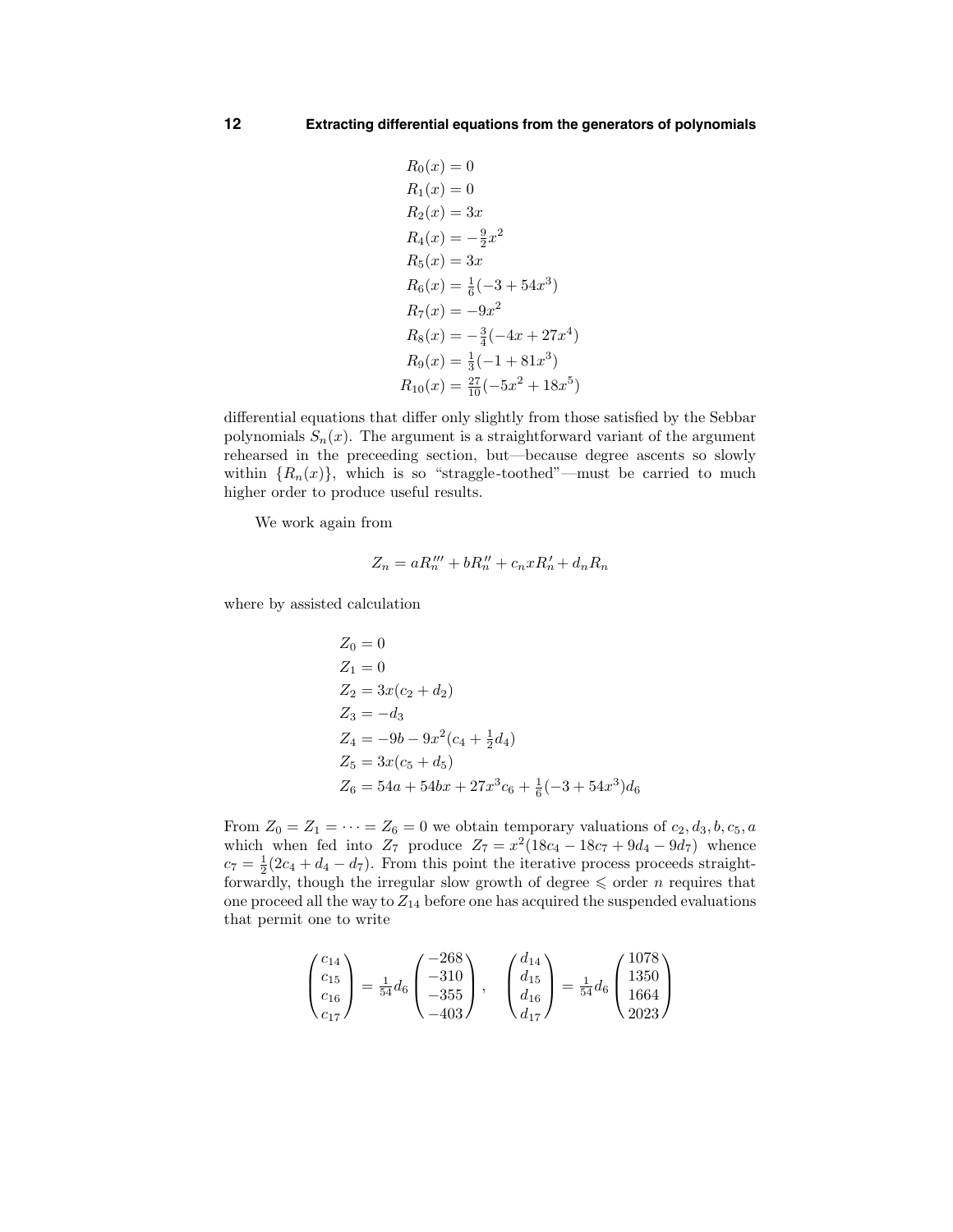#### **Sebbar polynomials of the third kind 13**

Proceeding as before, we construct

$$
\mathbb{M} = \begin{pmatrix} 14^3 & 14^2 & 14 & 1 \\ 15^3 & 15^2 & 15 & 1 \\ 16^3 & 16^2 & 16 & 1 \\ 17^3 & 17^2 & 17 & 1 \end{pmatrix}
$$

and find that

$$
\mathbb{M}\begin{pmatrix}p\\q\\r\\s\end{pmatrix} = \begin{pmatrix}-268\\-310\\-355\\-403\end{pmatrix} \implies \begin{pmatrix}p\\q\\r\\s\end{pmatrix} = \begin{pmatrix}0\\-3/2\\+3/2\\5\end{pmatrix}
$$

$$
\mathbb{M}\begin{pmatrix}p\\q\\r\\s\end{pmatrix} = \begin{pmatrix}1078\\1350\\1664\\2023\end{pmatrix} \implies \begin{pmatrix}p\\q\\r\\s\end{pmatrix} = \begin{pmatrix}1/2\\-3/2\\0\\0\end{pmatrix}
$$

We conclude that the  $\{c, d\}$  parameters—rescaled by

$$
\tfrac{1}{54}d_6 \longrightarrow 1
$$

—can be described

$$
c_n = -\frac{3}{2}n^2 + \frac{3}{2}n + 5
$$
  

$$
d_n = \frac{1}{2}n^3 - \frac{3}{2}n^2
$$

in consequence of which the similarly rescaled parameters  $\{a, b\}$  acquire the suspended valuations

$$
a = \frac{1}{2}(1 + 4x^3)
$$
  

$$
b = 9x^2
$$

A final rescaling (multiply all terms by  $+2$ ) provides

$$
Z_n = (1 + 4x^3)R_n''' + 18x^2R_n'' - (3n^2 - 3n - 10)xR_n' - n^2(3 - n)R_n = 0
$$
  

$$
Z_n = (1 + 4x^3)S_n''' + 18x^2S_n'' - (3n^2 + 3n - 10)xS_n' - n^2(3 + n)S_n = 0
$$

Here I have repeated the corresponding  $S_n$  equation (page 11) to make evident the similarity—remarkable in view of the fact that the polynomials themselves are so dissimilar—of those differential equations; each goes over to the other by simply reversing the sign of  $n$ .

**Sebbar polynomials of the third kind.** Comparison of the generators

$$
log(1 - 3xh - h^3)
$$
 and  $log(1 + 3xh^2 - h^3)$ 

of the Sebbar polynomials of the first and second kinds with the generator  $^{13}$ 

$$
\log(1 - 2xh + h^2)
$$

of the Chebyshev polynomials  $\mathfrak{T}_n(x)$  establishes a sense in which "the Sebbar polynomials are Chebyshev-like." The Sebbar polynomials of the third and

 $13$  See again page 6.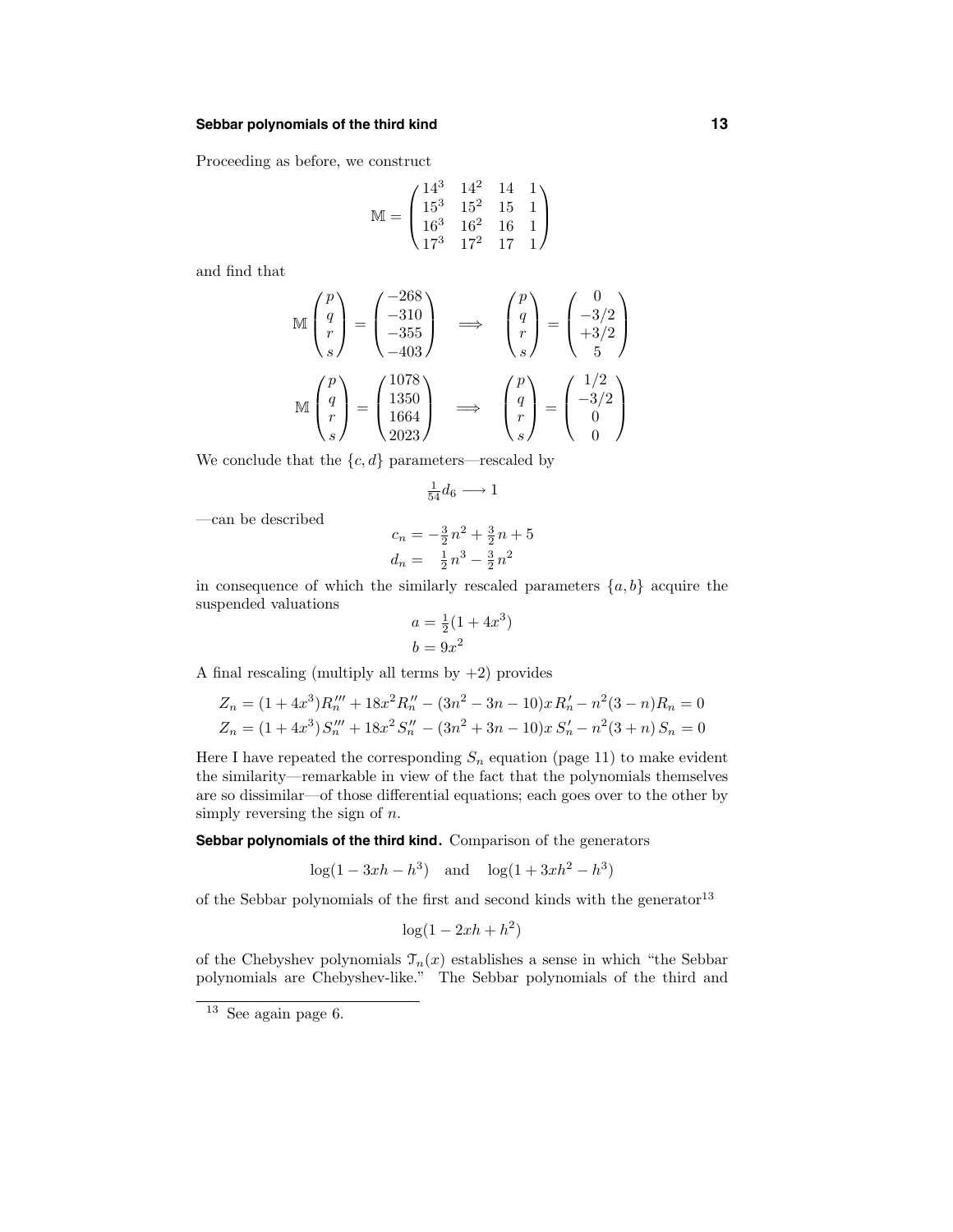fourth kinds

$$
(1-3xh-h^3)^{-\nu}
$$
 and  $(1+3xh^2-h^3)^{-\nu}$ 

are in that same sense reminiscent of the generators

$$
(1-2xh+h^2)^{-\nu}
$$
,  $(1-2xh+h^2)^{-\frac{1}{2}}$  and  $(1-2xh+h^2)^{-1}$ 

of the Gegenbauer, Legendre and Chebyshev polynomials of the 2nd kind:  $C_n^{(\nu)}(x)$ ,  $P_n(x)$  and  $U_n(x)$ . Our objective here will be to discover the differential equations satisfied by Sebbar polynomials of the third kind  $Q_{n,\nu}(x)^{14}$ 

$$
(1 - 3xh - h^{3})^{-\nu} = \sum_{n=0}^{\infty} Q_{n,\nu}(x)h^{n}
$$

of which the first few are<sup>15</sup>

$$
Q_{0,\nu}(x) = 1
$$
  
\n
$$
Q_{1,\nu}(x) = 3x\nu
$$
  
\n
$$
Q_{2,\nu}(x) = \frac{9}{2}x^2\nu(\nu + 1)
$$
  
\n
$$
Q_{3,\nu}(x) = \nu + \frac{9}{2}x^3\nu(\nu + 1)(\nu + 2)
$$
  
\n
$$
Q_{4,\nu}(x) = 3x\nu(\nu + 1) + \frac{27}{8}x^3\nu(\nu + 1)(\nu + 2)(\nu + 3)
$$
  
\n
$$
Q_{5,\nu}(x) = \frac{9}{2}x^2\nu(\nu + 1)(\nu + 2) + \frac{81}{40}x^5\nu(\nu + 1)(\nu + 2)(\nu + 3)(\nu + 5)
$$

Note that we again have degree  $=$  order, and that the exponents again advance by multiples of 3.

Working again from

$$
Z_n = aQ_n''' + bQ_n'' + c_nxQ_n' + d_nQ_n
$$

by the established suspended evaluation iterative procedure,  $16$  we arrive finally at

$$
\frac{27(2+3\nu+\nu^2)}{d_3} \begin{pmatrix} c_8\\c_9\\c_{10}\\c_{11}\end{pmatrix} = \begin{pmatrix} 206\\260\\320\\386\end{pmatrix} + \nu \begin{pmatrix} 27\\33\\39\\45\end{pmatrix} + \nu^2 \begin{pmatrix} -9\\-9\\-9\\-9\end{pmatrix}
$$

$$
\frac{27(2+3\nu+\nu^2)}{d_3} \begin{pmatrix} d_8\\d_{10}\\d_{11}\end{pmatrix} = \begin{pmatrix} 704\\972\\1300\\1694\end{pmatrix} + \nu \begin{pmatrix} 456\\567\\690\\825\end{pmatrix} + \nu^2 \begin{pmatrix} 72\\81\\90\\99\end{pmatrix}
$$

<sup>&</sup>lt;sup>14</sup> One would honor an ancient convention by writing  $Q_n^{(\nu)}(x)$ . It is for typographic convenience that I write  $Q_{n,\nu}(x)$ , and usually will omit explicit reference to the  $\nu$ -parameter.

<sup>&</sup>lt;sup>15</sup> Here Pochhammer's notation  $(\nu)_p = \nu(\nu+1)(\nu+2)\cdots(\nu+p-1)$  would be of use.

<sup>16</sup> For computational details, see "Polynomial DE Worksheet 3" (November 2017).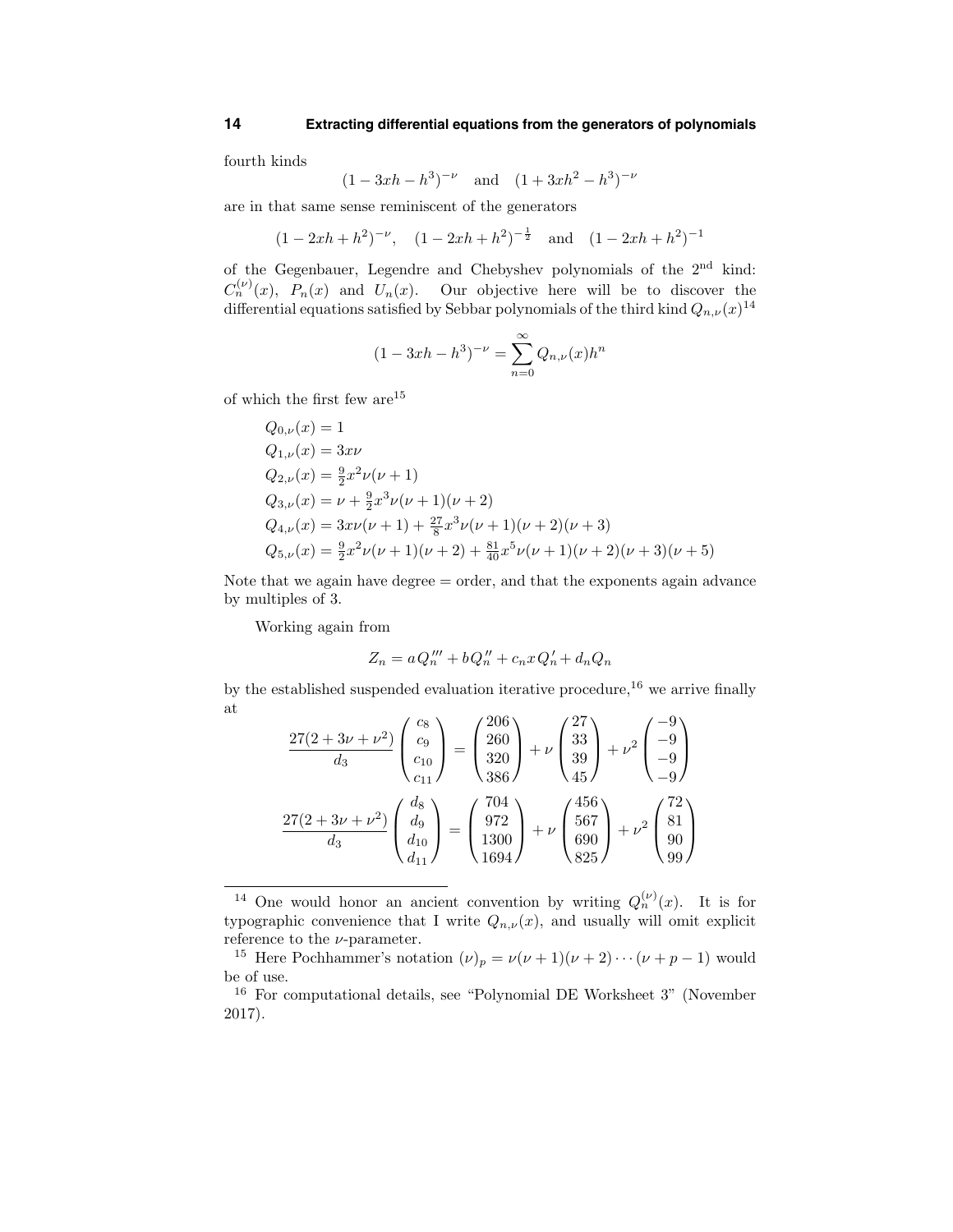### **Sebbar polynomials of the third kind 15**

We rescale by setting

$$
\frac{27(2+3\nu+\nu^2)}{d_3} \longrightarrow 1
$$

and with the aid of

$$
\mathbb{M} = \begin{pmatrix} 8^3 & 8^2 & 8 & 1 \\ 9^3 & 9^2 & 9 & 1 \\ 10^3 & 10^2 & 10 & 1 \\ 11^3 & 11^2 & 11 & 1 \end{pmatrix}
$$

obtain

$$
c_n = (3n^2 + 3n - 10) + (6n - 21)\nu - 9\nu^2
$$
  

$$
d_n = n^2(3+n) + n(9+6n)\nu + 9n\nu^2
$$

by virtue of which the (similarly rescaled) suspended valuations of  $\{a, b\}$  become

$$
a = -(1 + 4x3)
$$
  

$$
b = -18x2(1 + \frac{2}{3}\nu)
$$

A final sign reversal gives

$$
Z_n = (1 + 4x^3)Q_n''' + 18x^2(1 + \frac{2}{3}\nu)Q_n''
$$
  
 
$$
- [(3n^2 + 3n - 10) + (6n - 21)\nu - 9\nu^2]xQ_n'
$$
  
 
$$
- [n^2(3 + n) + n(9 + 6n)\nu + 9n\nu^2]Q_n = 0
$$

which agree precisely with the differential equations obtained (somehow!) by Ahmed Sebbar. Remarkably, we at  $\nu = 0$  recover the previously-encountered equations

$$
Z_n = (1 + 4x^3)S_n''' + 18x^2S_n'' - (3n^2 + 3n - 10)xS_n' - n^2(3 + n)S_n = 0
$$

—this even though the "polynomials"  $Q_{n,0}(x)$ :  $n > 0$  all vanish identically.

## **Sebbar polynomials of the fourth kind.** From

$$
(1+3xh^2-h^3)^{-\nu} = \sum_{n=0}^{\infty} P_{n,\nu}(x)h^n
$$

one is led to polynomials

$$
P_{0,\nu}(x) = 1
$$
  
\n
$$
P_{1,\nu}(x) = 0
$$
  
\n
$$
P_{2,\nu}(x) = -3x(\nu)_1
$$
  
\n
$$
P_{3,\nu}(x) = \nu
$$
  
\n
$$
P_{4,\nu}(x) = \frac{9}{2}x^2(\nu)_3
$$
  
\n
$$
P_{4,\nu}(x) = \frac{9}{2}x^2(\nu)_2
$$
  
\n
$$
P_{5,\nu}(x) = \frac{3}{6}x^2(\nu)_3 + \frac{27}{8}x^4(\nu)_4
$$
  
\n
$$
P_{4,\nu}(x) = \frac{9}{2}x^2(\nu)_2
$$
  
\n
$$
P_{5,\nu}(x) = -3x(\nu)_2
$$
  
\n
$$
P_{6,\nu}(x) = \frac{1}{6}x^2(\nu)_3 - \frac{9}{2}x^3(\nu)_4
$$
  
\n
$$
P_{5,\nu}(x) = -3x(\nu)_2
$$
  
\n
$$
P_{10,\nu}(x) = \frac{9}{4}x^2(\nu)_4 - \frac{81}{40}x^5(\nu)_5
$$